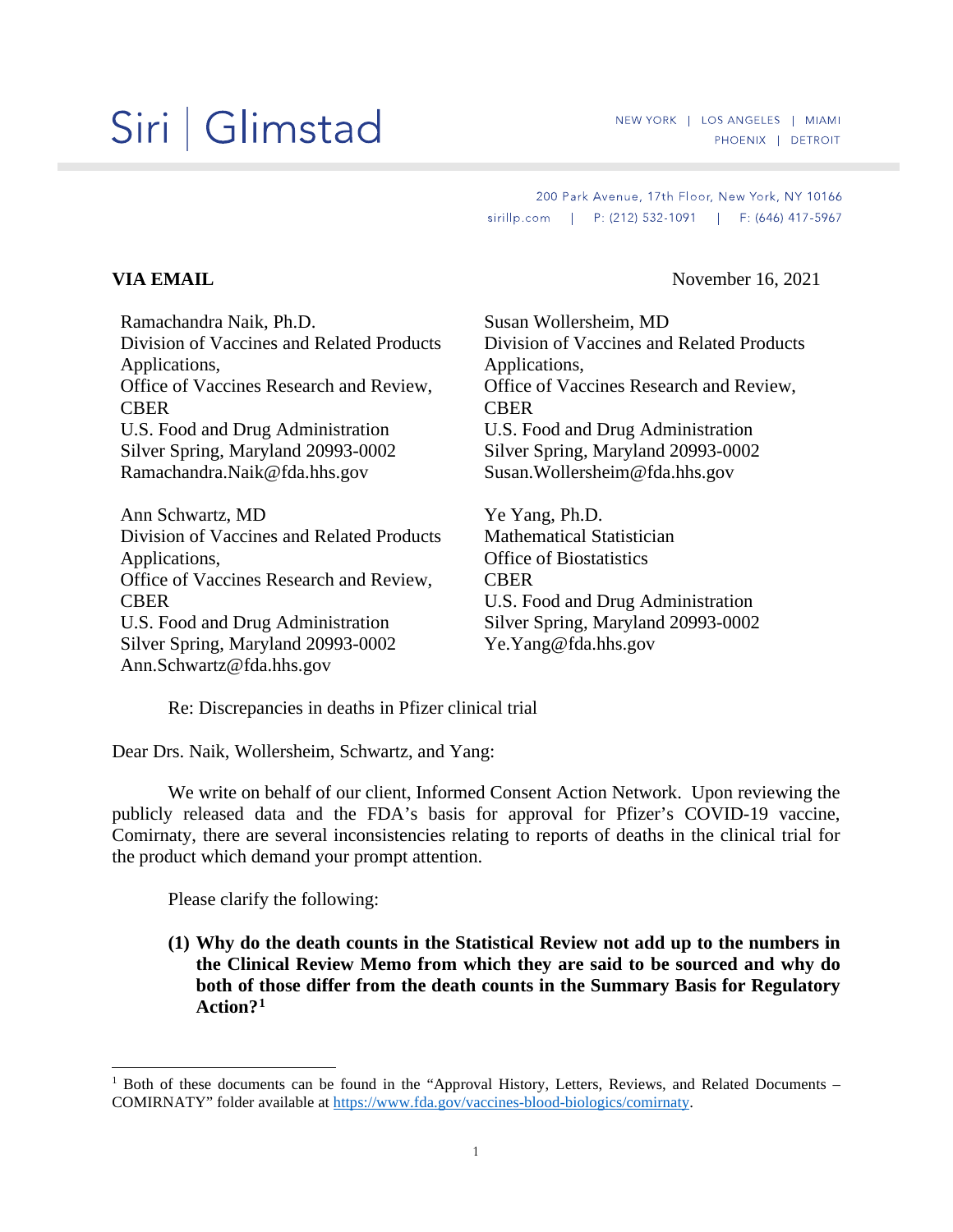The FDA's *Summary Basis for Regulatory Action* for COMIRNATY, dated November 8, 2021, states: "From Dose 1 through the March 13, 2021 data cutoff date, there were a total of 38 deaths, 21 in the Comirnaty group and 17 in the placebo group. None of the deaths were considered related to vaccination."[2](#page-1-0)

Table 6 in *Statistical Review-COMIRNATY*, [3](#page-1-1) also reporting on data through March 13, 2021, provides death data, yet the numbers of deaths do not add up to 21 in the vaccine group or to 17 in the placebo group as reflected in the *Summary Basis for Regulatory Action*.

Further, the Clinical Review Memo states: "A total of 15 (0.2%) deaths in vaccine recipients and 14 (0.2%) in placebo recipients were reported during blinded, placebo-controlled follow-up, and an additional 6 deaths were reported during unblinded follow-up following vaccination with BNT162b2."<sup>[4](#page-1-2)</sup>

The numbers reported in these reports are not consistent. Additionally, according to Table 6 in the *Statistical Review-Comirnaty*, by the first month after dose 2, there were 3 deaths in the vaccine group and 5 in the placebo group. By six months or unblinding, deaths in the vaccine group overtook the placebo group by 15 to 14. By March  $13<sup>th</sup>$ , there were 21 deaths in the vaccine group and 17 in the placebo group. Notably, 21 deaths is nearly 20% more than 17 deaths. Assuming observation period in the trial was extended, it could very well be that the difference in deaths between these two groups would continue to diverge. Are you aware whether this is the case, and if not, please advise what you intend to do to find out of this is the case?

## **(2) Why are the death data from a randomized controlled trial ("RCT") treated like a clinical case-series rather than an RCT when it comes to assessing causality? And can you confirm that causality (a biostatistical construct in this case) is being assessed by biostatisticians rather than by clinicians?**

It is common knowledge that RCTs, by the very nature of their biostatistical design, are endowed with the capacity to ascribe causality to an intervention should there be statistically significant differences found in certain outcomes between a placebo group and an intervention group. While the confounding factors might undermine causality in non-randomized studies, the very purpose of randomization of trial participants in an RCT is to cancel out the effects of any potential confounders by having them being evenly distributed between the two groups. Therefore, it is not up to a clinician to guess whether any particular death in an intervention group is caused by the intervention. Rather, it is up to a biostatistician to assess outcome differences between the two groups in an unbiased manner for their statistical significance, effect size, *etc*., and draw the appropriate causality conclusions.

<span id="page-1-0"></span><sup>2</sup> <https://www.fda.gov/media/151733/download> at 23.

<span id="page-1-1"></span><sup>3</sup> [https://www.sirillp.com/wp-content/uploads/2021/11/Statistical-Review-COMIRNATY-eb953499b6ab7a7eeafc3d](https://www.sirillp.com/wp-content/uploads/2021/11/Statistical-Review-COMIRNATY-eb953499b6ab7a7%E2%80%8Ceeafc3d%E2%80%8C660%E2%80%8Cfeb9866.pdf) [660feb9866.pdf.](https://www.sirillp.com/wp-content/uploads/2021/11/Statistical-Review-COMIRNATY-eb953499b6ab7a7%E2%80%8Ceeafc3d%E2%80%8C660%E2%80%8Cfeb9866.pdf)

<span id="page-1-2"></span><sup>4</sup> [https://www.sirillp.com/wp-content/uploads/2021/11/Clinical-Review-Memo-August-23-2021-COMIRNATY-d54](https://www.sirillp.com/wp-content/uploads/2021/11/Clinical-Review-Memo-August-23-2021-COMIRNATY-d54%E2%80%8C62dd4647c8c42fbd844ac312c472d.pdf) [62dd4647c8c42fbd844ac312c472d.pdf.](https://www.sirillp.com/wp-content/uploads/2021/11/Clinical-Review-Memo-August-23-2021-COMIRNATY-d54%E2%80%8C62dd4647c8c42fbd844ac312c472d.pdf)